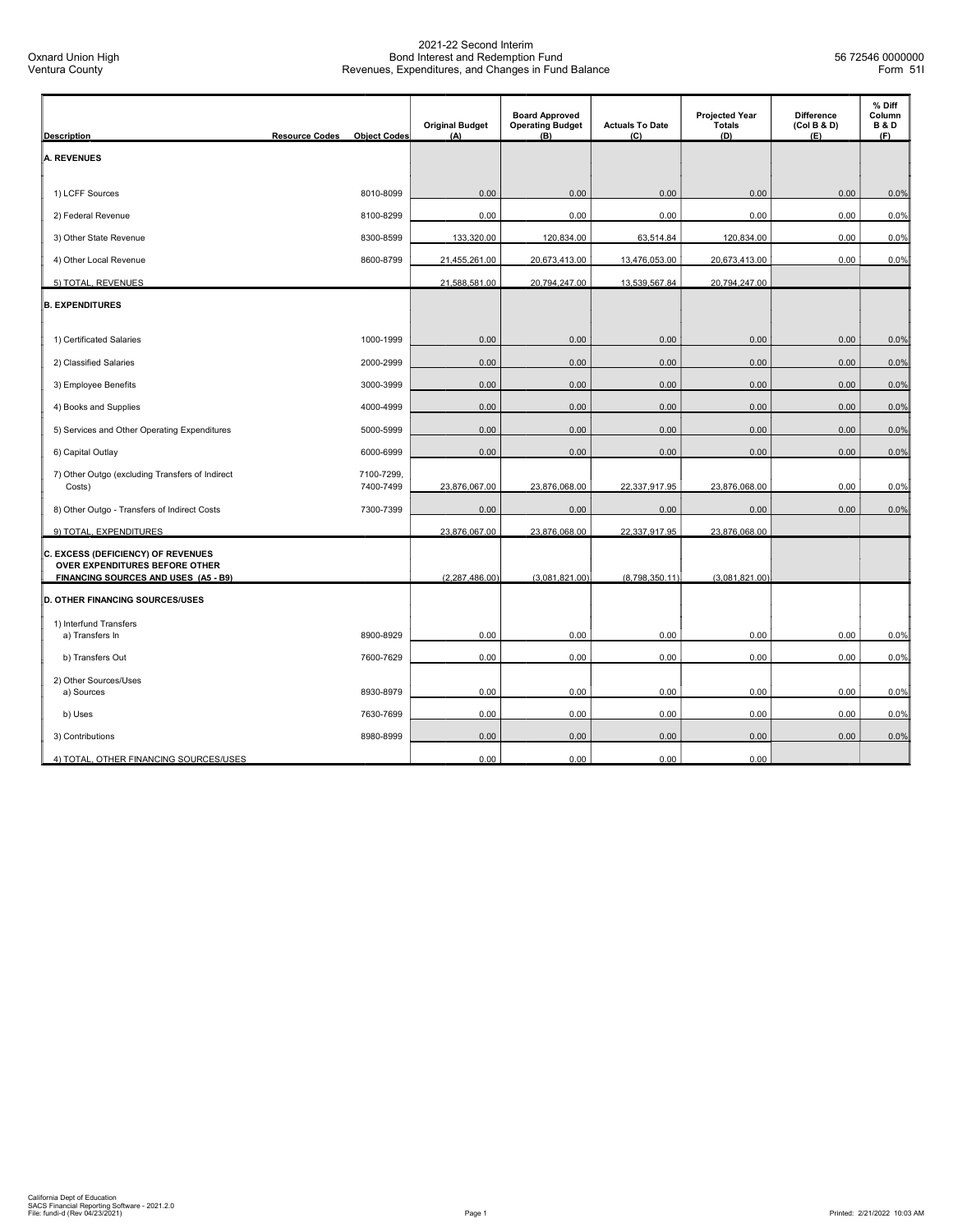| <b>Description</b>                                       | <b>Resource Codes</b> | <b>Object Codes</b> | <b>Original Budget</b><br>(A) | <b>Board Approved</b><br><b>Operating Budget</b><br>(B) | <b>Actuals To Date</b><br>(C) | <b>Projected Year</b><br>Totals<br>(D) | <b>Difference</b><br>(Col B & D)<br>(E) | % Diff<br>Column<br><b>B&amp;D</b><br>(F) |
|----------------------------------------------------------|-----------------------|---------------------|-------------------------------|---------------------------------------------------------|-------------------------------|----------------------------------------|-----------------------------------------|-------------------------------------------|
| E. NET INCREASE (DECREASE) IN FUND<br>BALANCE (C + D4)   |                       |                     | (2, 287, 486.00)              | (3,081,821.00)                                          | (8,798,350.11)                | (3,081,821.00)                         |                                         |                                           |
| F. FUND BALANCE, RESERVES                                |                       |                     |                               |                                                         |                               |                                        |                                         |                                           |
| 1) Beginning Fund Balance<br>a) As of July 1 - Unaudited |                       | 9791                | 23,946,375.00                 | 24,751,603.00                                           |                               | 24,751,603.00                          | 0.00                                    | 0.0%                                      |
| b) Audit Adjustments                                     |                       | 9793                | 0.00                          | 0.00                                                    |                               | 0.00                                   | 0.00                                    | 0.0%                                      |
| c) As of July 1 - Audited (F1a + F1b)                    |                       |                     | 23,946,375.00                 | 24,751,603.00                                           |                               | 24,751,603.00                          |                                         |                                           |
| d) Other Restatements                                    |                       | 9795                | 0.00                          | 0.00                                                    |                               | 0.00                                   | 0.00                                    | 0.0%                                      |
| e) Adjusted Beginning Balance (F1c + F1d)                |                       |                     | 23,946,375.00                 | 24,751,603.00                                           |                               | 24,751,603.00                          |                                         |                                           |
| 2) Ending Balance, June 30 (E + F1e)                     |                       |                     | 21,658,889.00                 | 21,669,782.00                                           |                               | 21,669,782.00                          |                                         |                                           |
| Components of Ending Fund Balance<br>a) Nonspendable     |                       |                     |                               |                                                         |                               |                                        |                                         |                                           |
| Revolving Cash                                           |                       | 9711                | 0.00                          | 0.00                                                    |                               | 0.00                                   |                                         |                                           |
| <b>Stores</b>                                            |                       | 9712                | 0.00                          | 0.00                                                    |                               | 0.00                                   |                                         |                                           |
| Prepaid Items                                            |                       | 9713                | 0.00                          | 0.00                                                    |                               | 0.00                                   |                                         |                                           |
| All Others                                               |                       | 9719                | 0.00                          | 0.00                                                    |                               | 0.00                                   |                                         |                                           |
| b) Legally Restricted Balance<br>c) Committed            |                       | 9740                | 21,658,889.00                 | 21,669,782.00                                           |                               | 21,669,782.00                          |                                         |                                           |
| <b>Stabilization Arrangements</b>                        |                       | 9750                | 0.00                          | 0.00                                                    |                               | 0.00                                   |                                         |                                           |
| <b>Other Commitments</b><br>d) Assigned                  |                       | 9760                | 0.00                          | 0.00                                                    |                               | 0.00                                   |                                         |                                           |
| Other Assignments<br>e) Unassigned/Unappropriated        |                       | 9780                | 0.00                          | 0.00                                                    |                               | 0.00                                   |                                         |                                           |
| Reserve for Economic Uncertainties                       |                       | 9789                | 0.00                          | 0.00                                                    |                               | 0.00                                   |                                         |                                           |
| Unassigned/Unappropriated Amount                         |                       | 9790                | 0.00                          | 0.00                                                    |                               | 0.00                                   |                                         |                                           |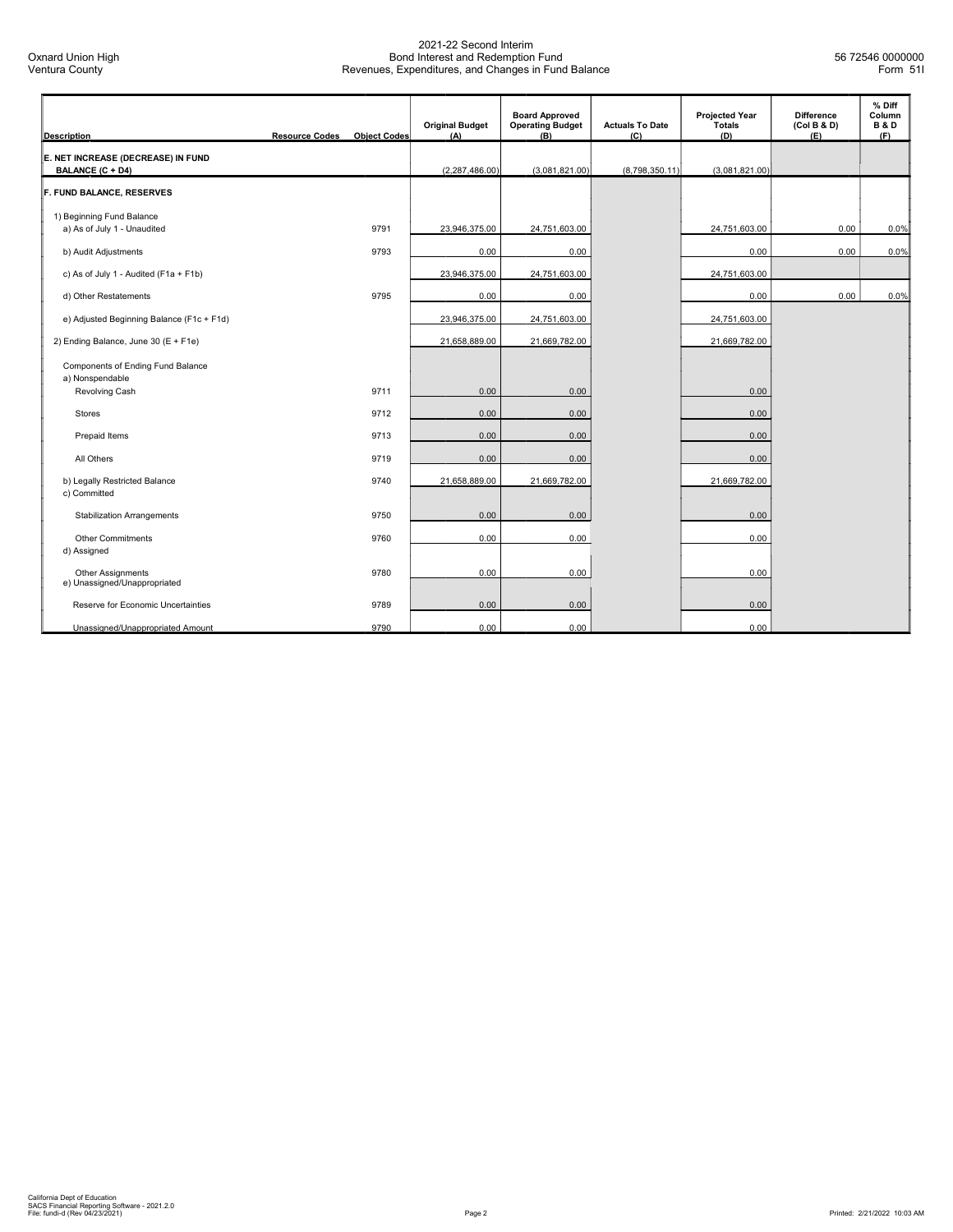| <b>Description</b>                                         | <b>Resource Codes</b> | <b>Object Codes</b> | <b>Original Budget</b><br>(A) | <b>Board Approved</b><br><b>Operating Budget</b><br>(B) | <b>Actuals To Date</b><br>(C) | <b>Projected Year</b><br><b>Totals</b><br>(D) | <b>Difference</b><br>(Col B & D)<br>(E) | % Diff<br>Column<br><b>B&amp;D</b><br>(F) |
|------------------------------------------------------------|-----------------------|---------------------|-------------------------------|---------------------------------------------------------|-------------------------------|-----------------------------------------------|-----------------------------------------|-------------------------------------------|
| <b>FEDERAL REVENUE</b>                                     |                       |                     |                               |                                                         |                               |                                               |                                         |                                           |
| All Other Federal Revenue                                  |                       | 8290                | 0.00                          | 0.00                                                    | 0.00                          | 0.00                                          | 0.00                                    | 0.0%                                      |
| TOTAL, FEDERAL REVENUE                                     |                       |                     | 0.00                          | 0.00                                                    | 0.00                          | 0.00                                          | 0.00                                    | 0.0%                                      |
| <b>OTHER STATE REVENUE</b>                                 |                       |                     |                               |                                                         |                               |                                               |                                         |                                           |
| <b>Tax Relief Subventions</b><br>Voted Indebtedness Levies |                       |                     |                               |                                                         |                               |                                               |                                         |                                           |
| Homeowners' Exemptions                                     |                       | 8571                | 133,320.00                    | 120,834.00                                              | 60,314.44                     | 120,834.00                                    | 0.00                                    | 0.0%                                      |
| Other Subventions/In-Lieu Taxes                            |                       | 8572                | 0.00                          | 0.00                                                    | 3,200.40                      | 0.00                                          | 0.00                                    | 0.0%                                      |
| TOTAL, OTHER STATE REVENUE                                 |                       |                     | 133,320.00                    | 120,834.00                                              | 63,514.84                     | 120,834.00                                    | 0.00                                    | 0.0%                                      |
| OTHER LOCAL REVENUE                                        |                       |                     |                               |                                                         |                               |                                               |                                         |                                           |
| County and District Taxes                                  |                       |                     |                               |                                                         |                               |                                               |                                         |                                           |
| Voted Indebtedness Levies<br>Secured Roll                  |                       | 8611                | 20,122,712.00                 | 19,305,932.00                                           | 11,762,245.57                 | 19,305,932.00                                 | 0.00                                    | 0.0%                                      |
| <b>Unsecured Roll</b>                                      |                       | 8612                | 1,242,549.00                  | 1,304,481.00                                            | 1,305,745.37                  | 1,304,481.00                                  | 0.00                                    | 0.0%                                      |
| Prior Years' Taxes                                         |                       | 8613                | 0.00                          | 0.00                                                    | 87,625.65                     | 0.00                                          | 0.00                                    | 0.0%                                      |
| <b>Supplemental Taxes</b>                                  |                       | 8614                | 0.00                          | 0.00                                                    | 255,876.57                    | 0.00                                          | 0.00                                    | 0.0%                                      |
| Penalties and Interest from Delinquent<br>Non-LCFF Taxes   |                       | 8629                | 0.00                          | 0.00                                                    | 0.00                          | 0.00                                          | 0.00                                    | 0.0%                                      |
| Interest                                                   |                       | 8660                | 90,000.00                     | 63,000.00                                               | 19,441.22                     | 63,000.00                                     | 0.00                                    | 0.0%                                      |
| Net Increase (Decrease) in the Fair Value of Investments   |                       | 8662                | 0.00                          | 0.00                                                    | 0.00                          | 0.00                                          | 0.00                                    | 0.0%                                      |
| Other Local Revenue                                        |                       |                     |                               |                                                         |                               |                                               |                                         |                                           |
| All Other Local Revenue                                    |                       | 8699                | 0.00                          | 0.00                                                    | 45,118.62                     | 0.00                                          | 0.00                                    | 0.0%                                      |
| All Other Transfers In from All Others                     |                       | 8799                | 0.00                          | 0.00                                                    | 0.00                          | 0.00                                          | 0.00                                    | 0.0%                                      |
| TOTAL, OTHER LOCAL REVENUE                                 |                       |                     | 21,455,261.00                 | 20,673,413.00                                           | 13,476,053.00                 | 20,673,413.00                                 | 0.00                                    | 0.0%                                      |
| <b>TOTAL, REVENUES</b>                                     |                       |                     | 21,588,581.00                 | 20,794,247.00                                           | 13,539,567.84                 | 20,794,247.00                                 |                                         |                                           |
| <b>OTHER OUTGO (excluding Transfers of Indirect Costs)</b> |                       |                     |                               |                                                         |                               |                                               |                                         |                                           |
| <b>Debt Service</b>                                        |                       |                     |                               |                                                         |                               |                                               |                                         |                                           |
| <b>Bond Redemptions</b>                                    |                       | 7433                | 10,155,000.00                 | 10,155,000.00                                           | 10,155,000.00                 | 10,155,000.00                                 | 0.00                                    | 0.0%                                      |
| Bond Interest and Other Service Charges                    |                       | 7434                | 13,721,067.00                 | 13,721,068.00                                           | 12, 182, 917. 95              | 13,721,068.00                                 | 0.00                                    | 0.0%                                      |
| Debt Service - Interest                                    |                       | 7438                | 0.00                          | 0.00                                                    | 0.00                          | 0.00                                          | 0.00                                    | 0.0%                                      |
| Other Debt Service - Principal                             |                       | 7439                | 0.00                          | 0.00                                                    | 0.00                          | 0.00                                          | 0.00                                    | 0.0%                                      |
| TOTAL, OTHER OUTGO (excluding Transfers of Indirect Costs) |                       |                     | 23,876,067.00                 | 23,876,068.00                                           | 22,337,917.95                 | 23,876,068.00                                 | 0.00                                    | 0.0%                                      |
| TOTAL, EXPENDITURES                                        |                       |                     | 23,876,067.00                 | 23,876,068.00                                           | 22,337,917.95                 | 23,876,068.00                                 |                                         |                                           |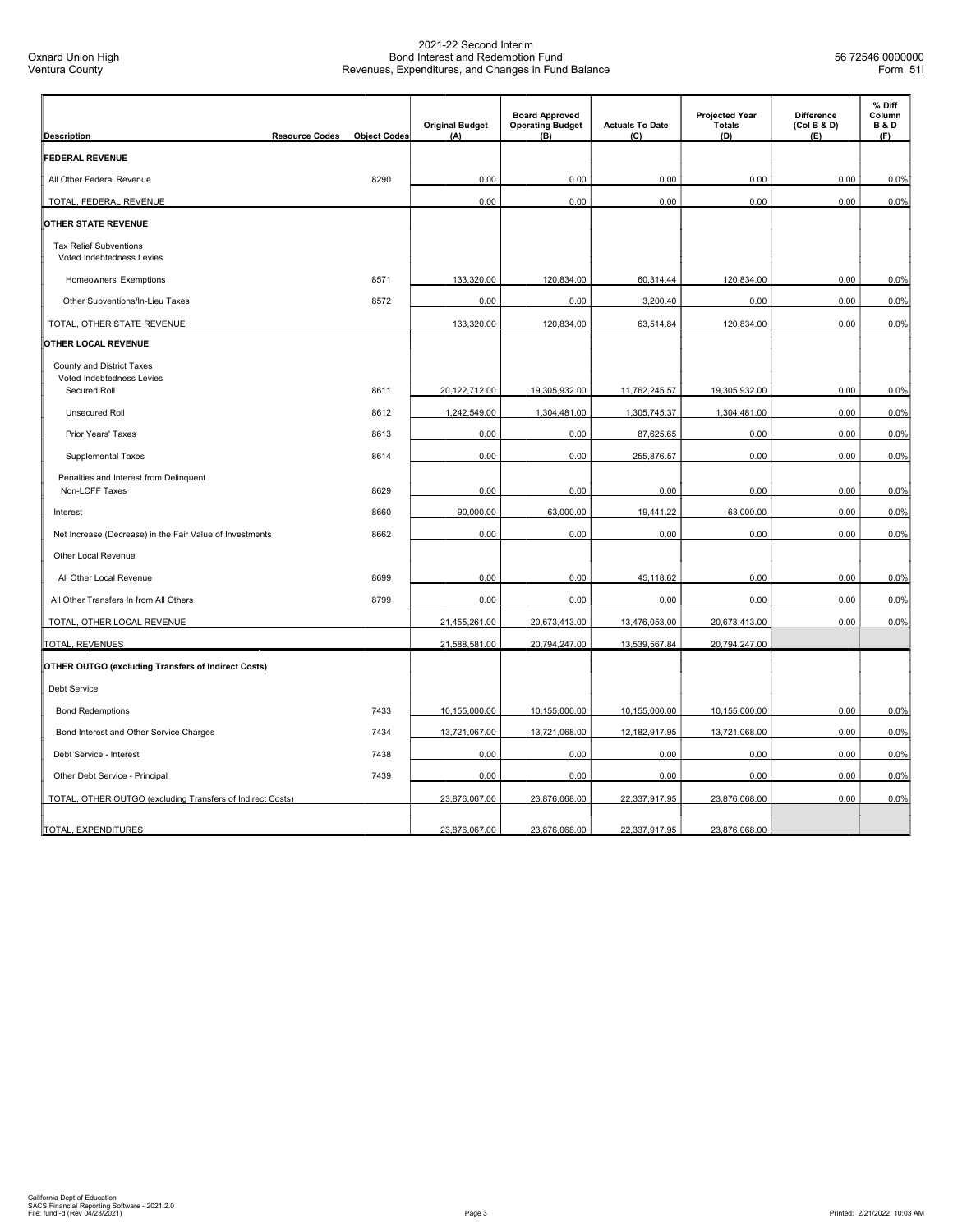| <b>Description</b>                                           | <b>Resource Codes</b> | <b>Object Codes</b> | <b>Original Budget</b><br>(A) | <b>Board Approved</b><br><b>Operating Budget</b><br>(B) | <b>Actuals To Date</b><br>(C) | <b>Projected Year</b><br><b>Totals</b><br>(D) | <b>Difference</b><br>(Col B & D)<br>(E) | % Diff<br>Column<br><b>B&amp;D</b><br>(F) |
|--------------------------------------------------------------|-----------------------|---------------------|-------------------------------|---------------------------------------------------------|-------------------------------|-----------------------------------------------|-----------------------------------------|-------------------------------------------|
| <b>INTERFUND TRANSFERS</b>                                   |                       |                     |                               |                                                         |                               |                                               |                                         |                                           |
|                                                              |                       |                     |                               |                                                         |                               |                                               |                                         |                                           |
| <b>INTERFUND TRANSFERS IN</b>                                |                       |                     |                               |                                                         |                               |                                               |                                         |                                           |
| Other Authorized Interfund Transfers In                      |                       | 8919                | 0.00                          | 0.00                                                    | 0.00                          | 0.00                                          | 0.00                                    | 0.0%                                      |
| (a) TOTAL, INTERFUND TRANSFERS IN                            |                       |                     | 0.00                          | 0.00                                                    | 0.00                          | 0.00                                          | 0.00                                    | 0.0%                                      |
| <b>INTERFUND TRANSFERS OUT</b>                               |                       |                     |                               |                                                         |                               |                                               |                                         |                                           |
|                                                              |                       |                     |                               |                                                         |                               |                                               |                                         |                                           |
| To: General Fund                                             |                       | 7614                | 0.00                          | 0.00                                                    | 0.00                          | 0.00                                          | 0.00                                    | 0.0%                                      |
| Other Authorized Interfund Transfers Out                     |                       | 7619                | 0.00                          | 0.00                                                    | 0.00                          | 0.00                                          | 0.00                                    | 0.0%                                      |
| (b) TOTAL, INTERFUND TRANSFERS OUT                           |                       |                     | 0.00                          | 0.00                                                    | 0.00                          | 0.00                                          | 0.00                                    | 0.0%                                      |
| OTHER SOURCES/USES                                           |                       |                     |                               |                                                         |                               |                                               |                                         |                                           |
| <b>SOURCES</b>                                               |                       |                     |                               |                                                         |                               |                                               |                                         |                                           |
| Other Sources                                                |                       |                     |                               |                                                         |                               |                                               |                                         |                                           |
| Transfers from Funds of Lapsed/Reorganized LEAs              |                       | 8965                | 0.00                          | 0.00                                                    | 0.00                          | 0.00                                          | 0.00                                    | 0.0%                                      |
| All Other Financing Sources                                  |                       | 8979                | 0.00                          | 0.00                                                    | 0.00                          | 0.00                                          | 0.00                                    | 0.0%                                      |
| (c) TOTAL, SOURCES                                           |                       |                     | 0.00                          | 0.00                                                    | 0.00                          | 0.00                                          | 0.00                                    | 0.0%                                      |
| <b>USES</b>                                                  |                       |                     |                               |                                                         |                               |                                               |                                         |                                           |
|                                                              |                       |                     |                               |                                                         |                               |                                               |                                         |                                           |
| Transfers of Funds from Lapsed/Reorganized LEAs              |                       | 7651                | 0.00                          | 0.00                                                    | 0.00                          | 0.00                                          | 0.00                                    | 0.0%                                      |
| All Other Financing Uses                                     |                       | 7699                | 0.00                          | 0.00                                                    | 0.00                          | 0.00                                          | 0.00                                    | 0.0%                                      |
| (d) TOTAL, USES                                              |                       |                     | 0.00                          | 0.00                                                    | 0.00                          | 0.00                                          | 0.00                                    | 0.0%                                      |
| <b>CONTRIBUTIONS</b>                                         |                       |                     |                               |                                                         |                               |                                               |                                         |                                           |
| Contributions from Unrestricted Revenues                     |                       | 8980                | 0.00                          | 0.00                                                    | 0.00                          | 0.00                                          | 0.00                                    | 0.0%                                      |
| <b>Contributions from Restricted Revenues</b>                |                       | 8990                | 0.00                          | 0.00                                                    | 0.00                          | 0.00                                          | 0.00                                    | 0.0%                                      |
| (e) TOTAL, CONTRIBUTIONS                                     |                       |                     | 0.00                          | 0.00                                                    | 0.00                          | 0.00                                          | 0.00                                    | 0.0%                                      |
|                                                              |                       |                     |                               |                                                         |                               |                                               |                                         |                                           |
| TOTAL, OTHER FINANCING SOURCES/USES<br>$(a - b + c - d + e)$ |                       |                     | 0.00                          | 0.00                                                    | 0.00                          | 0.00                                          |                                         |                                           |